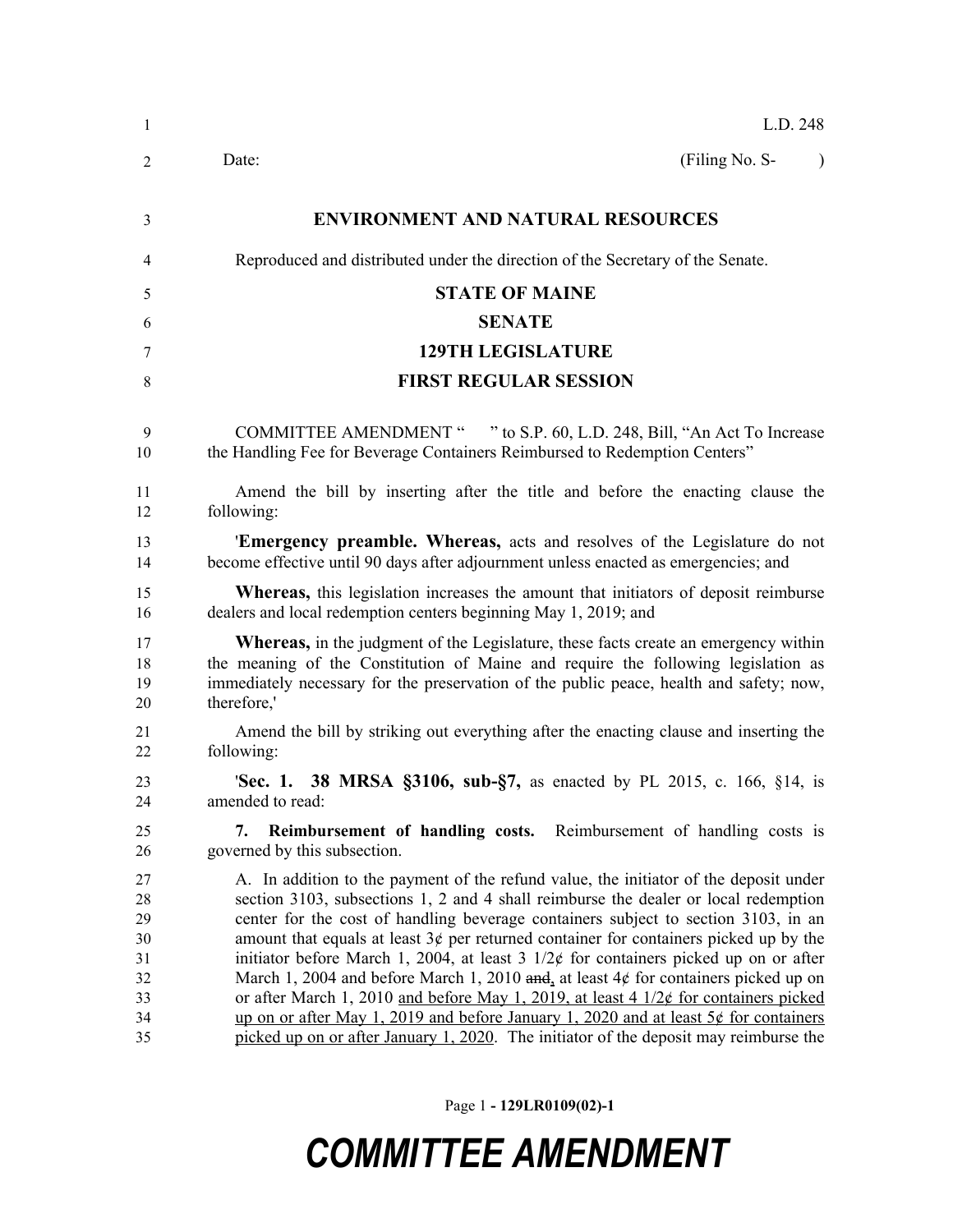dealer or local redemption center directly or indirectly through a party with which it has entered into a commingling agreement.

 B. In addition to the payment of the refund value, the initiator of the deposit under section 3103, subsection 3 shall reimburse the dealer or local redemption center for the cost of handling beverage containers subject to section 3103 in an amount that 6 equals at least  $3¢$  per returned container for containers picked up by the initiator before March 1, 2004, at least 3 1/2¢ for containers picked up on or after March 1, 8 2004 and before March 1, 2010 and, at least  $4¢$  for containers picked up on or after 9 March 1, 2010 and before May 1, 2019, at least 4  $1/2\ell$  for containers picked up on or 10 after May 1, 2019 and before January 1, 2020 and at least  $5¢$  for containers picked up on or after January 1, 2020. The initiator of the deposit may reimburse the dealer or local redemption center directly or indirectly through a contracted agent or through a party with which it has entered into a commingling agreement.

- C. The reimbursement that the initiator of the deposit is obligated to pay the dealer or 15 redemption center pursuant to paragraph A or B must be reduced by  $1/2\ell$  for any returned container that is subject to a qualified commingling agreement that allows the dealer or redemption center to commingle beverage containers of like product group, material and size. A commingling agreement is qualified for purposes of this paragraph if the department determines that 50% or more of the beverage containers of like product group, material and size for which the deposits are being initiated in the State are covered by the commingling agreement or that the initiators of deposit covered by the commingling agreement are initiators of deposit for wine containers who each sell no more than 100,000 gallons of wine or 500,000 beverage containers that contain wine in a calendar year. Once the initiator of deposit has established a qualified commingling agreement for containers of a like product group, material and size, the department shall allow additional brands to be included from a different product group if they are of like material. The State, through the Department of Administrative and Financial Services, Bureau of Alcoholic Beverages and Lottery Operations, shall make every reasonable effort to enter into a qualified commingling agreement under this paragraph with every other initiator of deposit for beverage containers that are of like product group, size and material as the beverage containers for which the State is the initiator of deposit.
- D. Paragraphs A, B and C do not apply to a brewer who annually produces no more than 50,000 gallons of its product or a bottler of water who annually sells no more than 250,000 containers each containing no more than one gallon of its product. In addition to the payment of the refund value, an initiator of deposit under section 3103, subsections 1 to 4 who is also a brewer who annually produces no more than 50,000 gallons of its product or a bottler of water who annually sells no more than 250,000 containers each containing no more than one gallon of its product shall reimburse the dealer or local redemption center for the cost of handling beverage containers subject to section 3103 in an amount that equals at least 3¢ per returned container, except that, beginning May 1, 2019, the initiator of deposit shall reimburse the dealer or local redemption center at least 3 1/2¢ per returned container and, beginning January 1, 2020, the initiator of deposit shall reimburse the dealer or local 45 redemption center at least  $4¢$  per returned container.

Page 2 **- 129LR0109(02)-1**

## *COMMITTEE AMENDMENT*